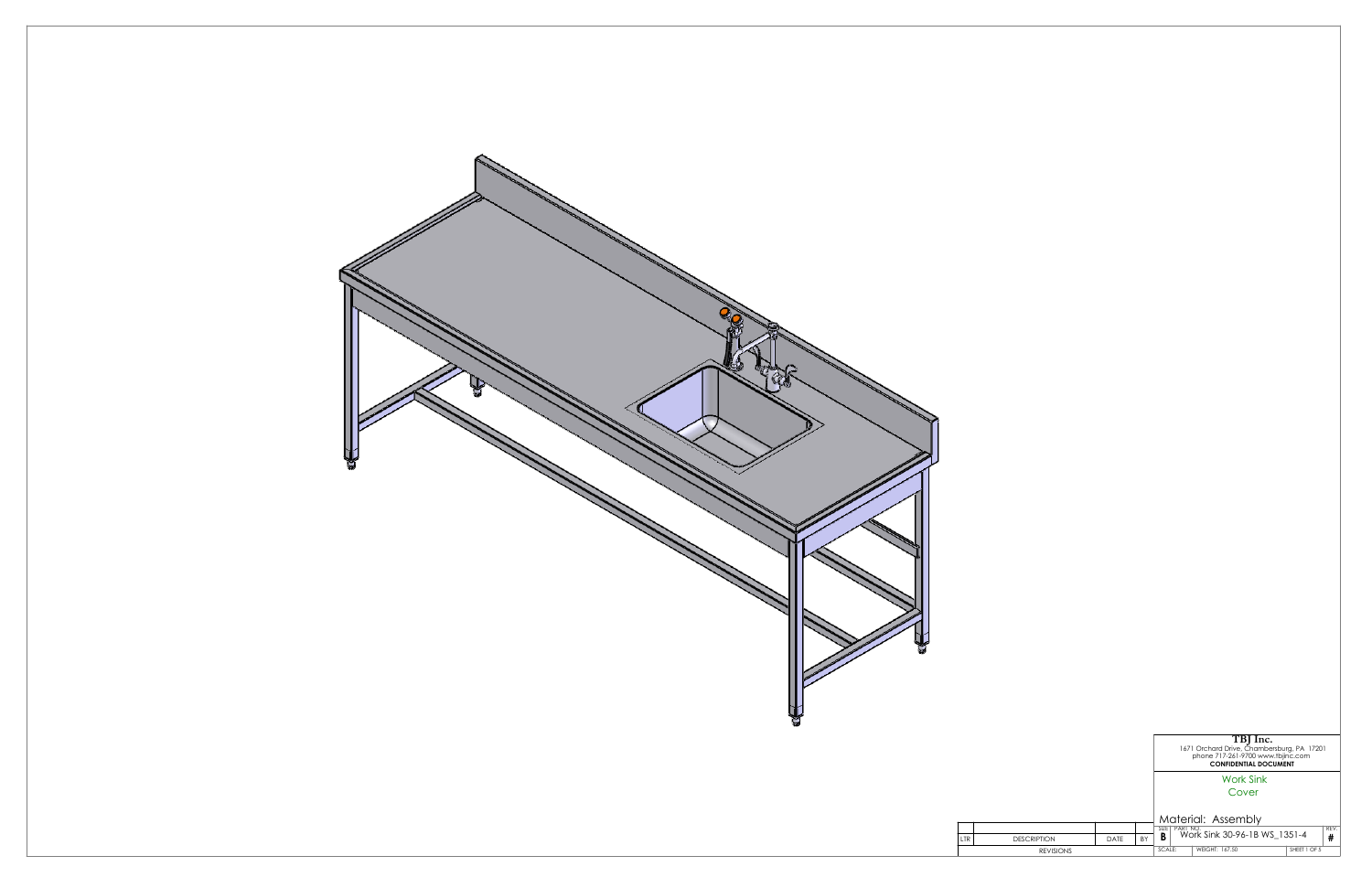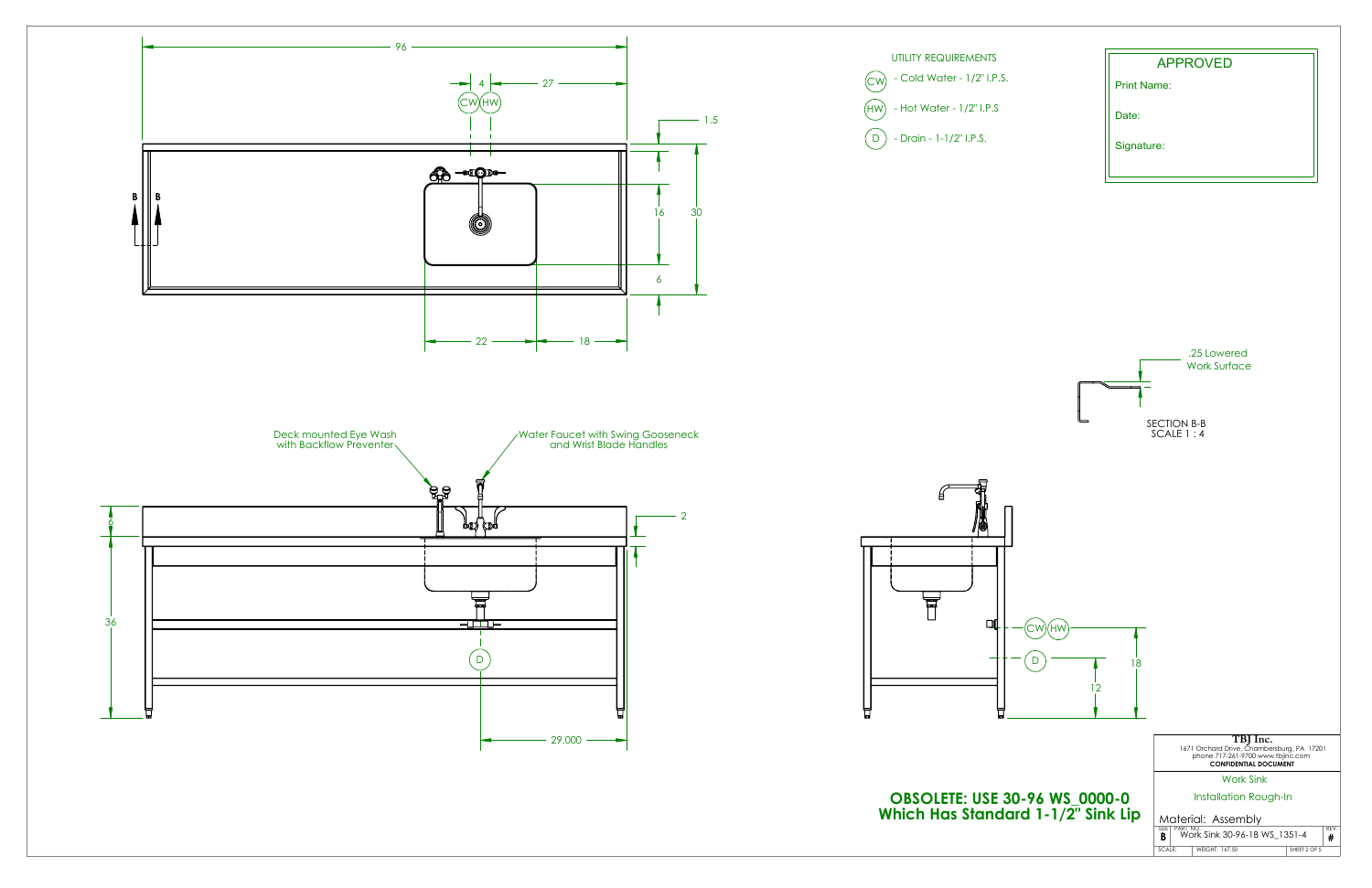

|                    |      |           | TBJ Inc.<br>1671 Orchard Drive, Chambersburg, PA 17201<br>phone 717-261-9700 www.tbjinc.com<br><b>CONFIDENTIAL DOCUMENT</b> |                              |              |  |  |
|--------------------|------|-----------|-----------------------------------------------------------------------------------------------------------------------------|------------------------------|--------------|--|--|
|                    |      |           | <b>Work Sink</b>                                                                                                            |                              |              |  |  |
|                    |      |           | Cover                                                                                                                       |                              |              |  |  |
|                    |      |           | Material: Assembly                                                                                                          |                              |              |  |  |
|                    |      |           | SIZE <sub>I</sub><br>PART NO.<br>B                                                                                          | Work Sink 30-96-1B WS 1351-3 | REV.         |  |  |
| <b>DESCRIPTION</b> | DATE | <b>BY</b> |                                                                                                                             |                              | #            |  |  |
| <b>REVISIONS</b>   |      |           | SCALE:                                                                                                                      | WEIGHT: 167.50               | SHEET 1 OF 5 |  |  |